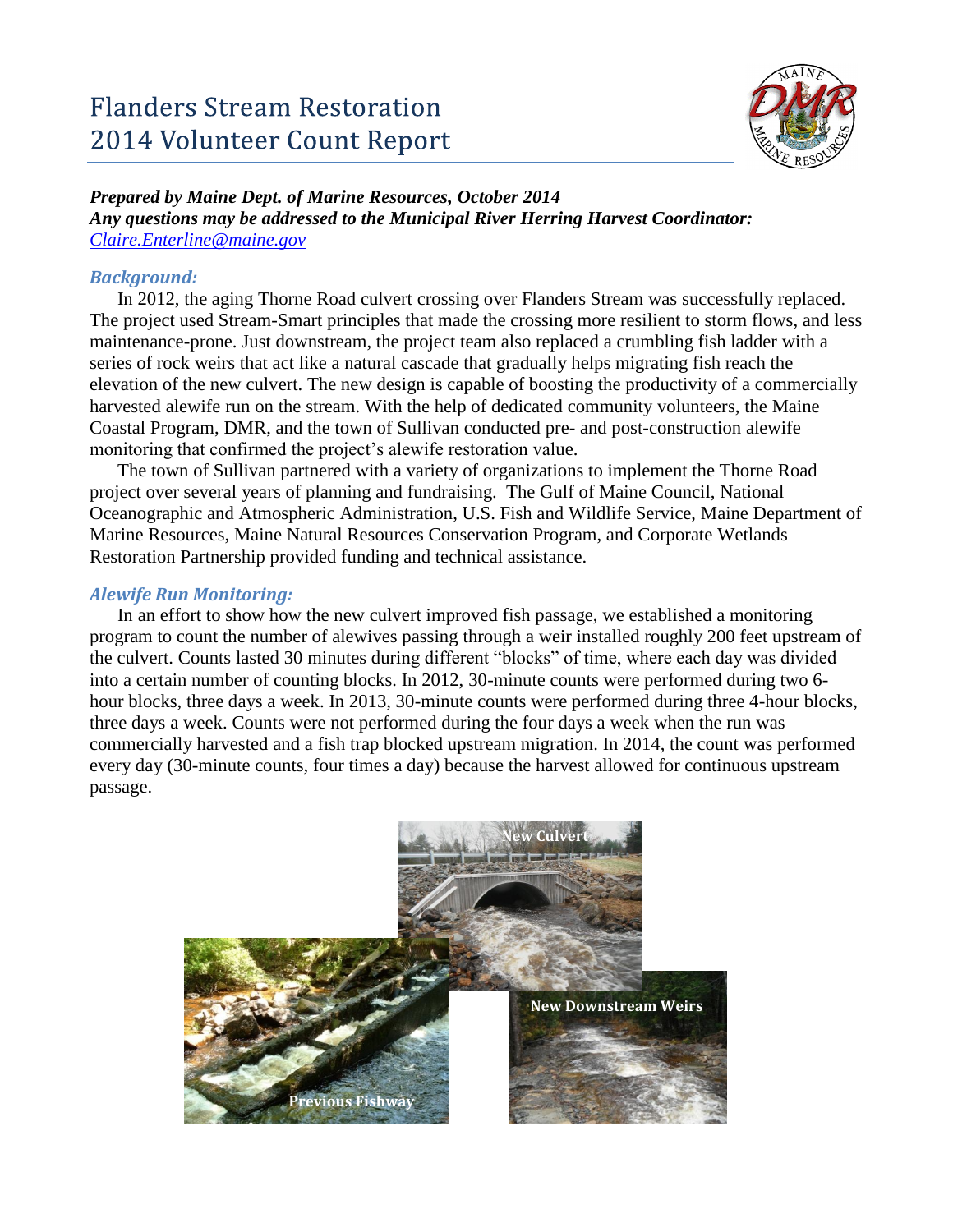#### *Results*

Comparing the number of alewives counted before the culvert was replaced (the 2012 count) to the counts performed after the culvert was replaced (the 2013 and 2014) helps us understand if the new culvert improved fish passage. The 2012 pre-construction average number of alewives counted in each monitoring session was 35.1 alewives. After the new culvert was in place, the average counts were higher, in 2013 the average count was 66.7, and in 2014 the average number of alewives counted during 30-minutes was 37.4.

It is difficult to compare these averages among the years because the sampling effort was expanded so much each year. In 2012, only 13 counts were performed, and these counts were performed primarily at the height of the spawning run, so the data are skewed higher compared to if the entire run was documented (Figure at right of page). In 2012, very few of the volunteers reported seeing no fish pass during their 30-minute count. In 2013, 26 counts were performed, encompassing more of the spawning season. Later in the season, however, fewer counts were performed because heavy rains

made it impossible to see fish or unsafe to perform the count. In 2014, 50 counts were performed, fully encompassing the spawning season. In 2014, volunteers were able to perform most of the scheduled counting periods. The result of having more counts performed was that more people recorded seeing zero fish pass. This does not mean that fewer fish passed in 2014, it just means that because counts were performed more frequently, the likelihood of capturing the entire *range* of the run was more likely. This is in fact what the 2014 effort found. The number of alewives counted in 2014 during a 30-min period ranged from zero to a high count of 429 alewives. In 2013, the range was zero to 379. In 2012, the range was zero to 136.

It is also informative to look at the number of times the average daily count exceed a certain threshold. In 2012, the average daily count never exceeded 100 alewives (Figure at right). Comparatively, the average daily count exceeded 100 7 times in 2013, and 6 times in 2014.

The data also showed that the number of alewives passing increased from morning to evening (Figure below). Because fewer counts were performed during the evening count in 2014 (11 counts performed in Block-3, compared to 16 counts in Block-1 and 23 counts in Block-2), the high range, when more alewives likely passed, may be under-represented.